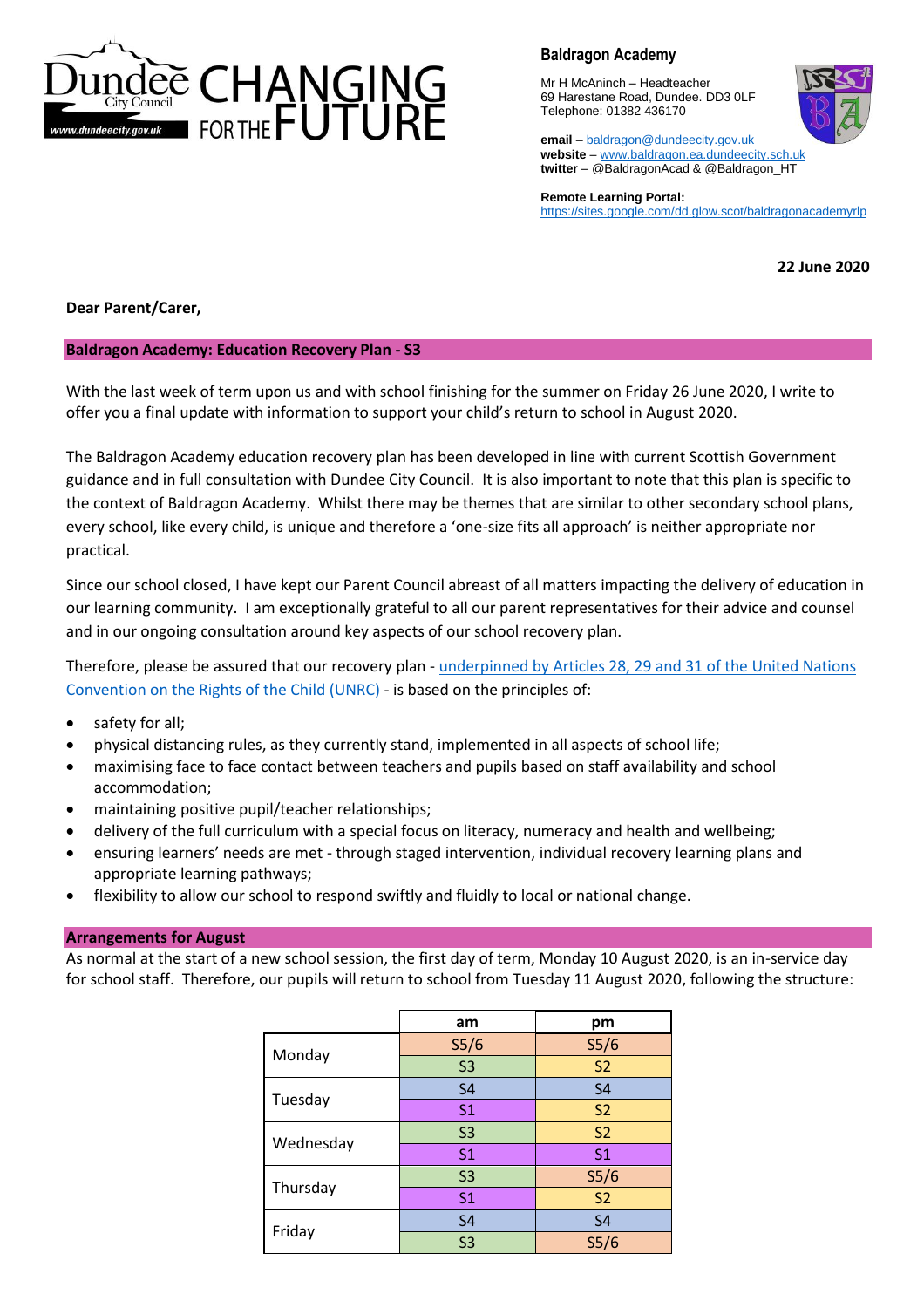

Mr H McAninch – Headteacher 69 Harestane Road, Dundee. DD3 0LF Telephone: 01382 436170



**email** – [baldragon@dundeecity.gov.uk](mailto:baldragon@dundeecity.gov.uk) **website** – [www.baldragon.ea.dundeecity.sch.uk](http://www.baldragon.ea.dundeecity.sch.uk/) **twitter** – @BaldragonAcad & @Baldragon\_HT

**Remote Learning Portal:** <https://sites.google.com/dd.glow.scot/baldragonacademyrlp>

This means, that all S3 pupils will attend school: Wednesday 12 August in the morning only; Thursday 13 August in the morning only; Friday 14 August in the morning only; Monday 17 August in the morning only. S3 will continue to follow this pattern of attendance, on these allocated days, until further notice.

To avoid congestion, and to ensure physical distancing measures can be adhered to, we are asking all S3 pupils to arrive at 9.30am, on their first day only (Wednesday 12 August), entering via the pupil entrance on Harestane Road or the side lane leading from Balgowan Drive. School staff will then safely usher all S3 pupils, from the playground, into our large gym hall to be safely organised into their learning sets. Here they will receive a welcome and safety briefing/induction from myself before being escorted to their classroom.

All S3 pupils will be working in small learning sets and will learn from a consistent space called a 'home room'. This is where your child will be based for most of their learning. To reduce movement and congestion around the school building, teachers will move between learning sets allowing pupils to remain in their home room 'bubble'.

During their first morning at Baldragon Academy, your child will receive important information such as:

- their own recovery plan timetable;
- their unique school day start and finish time\*;
- arrangements for collecting Free School Meals.

\*Staggered start and finish times will be given to all pupils in all year groups. This is to help avoid congestion at key times during the school day and must be strictly followed from their second day of school onwards. As a general guide to help plan your day, the staggered school start/finish times your child may follow are:

|            | <b>Start time</b> | <b>Finish time</b> |  |
|------------|-------------------|--------------------|--|
| AM opening | 8.45am            | 11.45am            |  |
|            | 8.55am            | 11.55am            |  |
|            | 9.05am            | 12.05pm            |  |
|            |                   |                    |  |
|            | 12.40pm           | 3.40pm             |  |
| PM opening | 12.50pm           | 3.50pm             |  |
|            | 1.00pm            | 4.00pm             |  |

Days when your child is in school all day will be a combination of an AM start time and a PM finish time. **Your child will receive their unique timings as part of their first day in August.**

### **Curriculum**

All S3 pupils will continue to follow their course choice options which are aligned with the broad experiences and outcomes of Curriculum for Excellence: Languages (including English and French), Mathematics, Social Studies, Sciences, Technologies, Expressive Arts, Health and Wellbeing, Religious and Moral Education.

Learning episodes will last 60 minutes with 3 learning episodes in a learning slot (AM or PM opening). We have ensured that your child will receive 2 learning episodes of English and 2 learning episodes of Maths per week with the remaining time being assigned across their subject choices.

This means that your child will receive 720 minutes (44%) of their normal learning in school.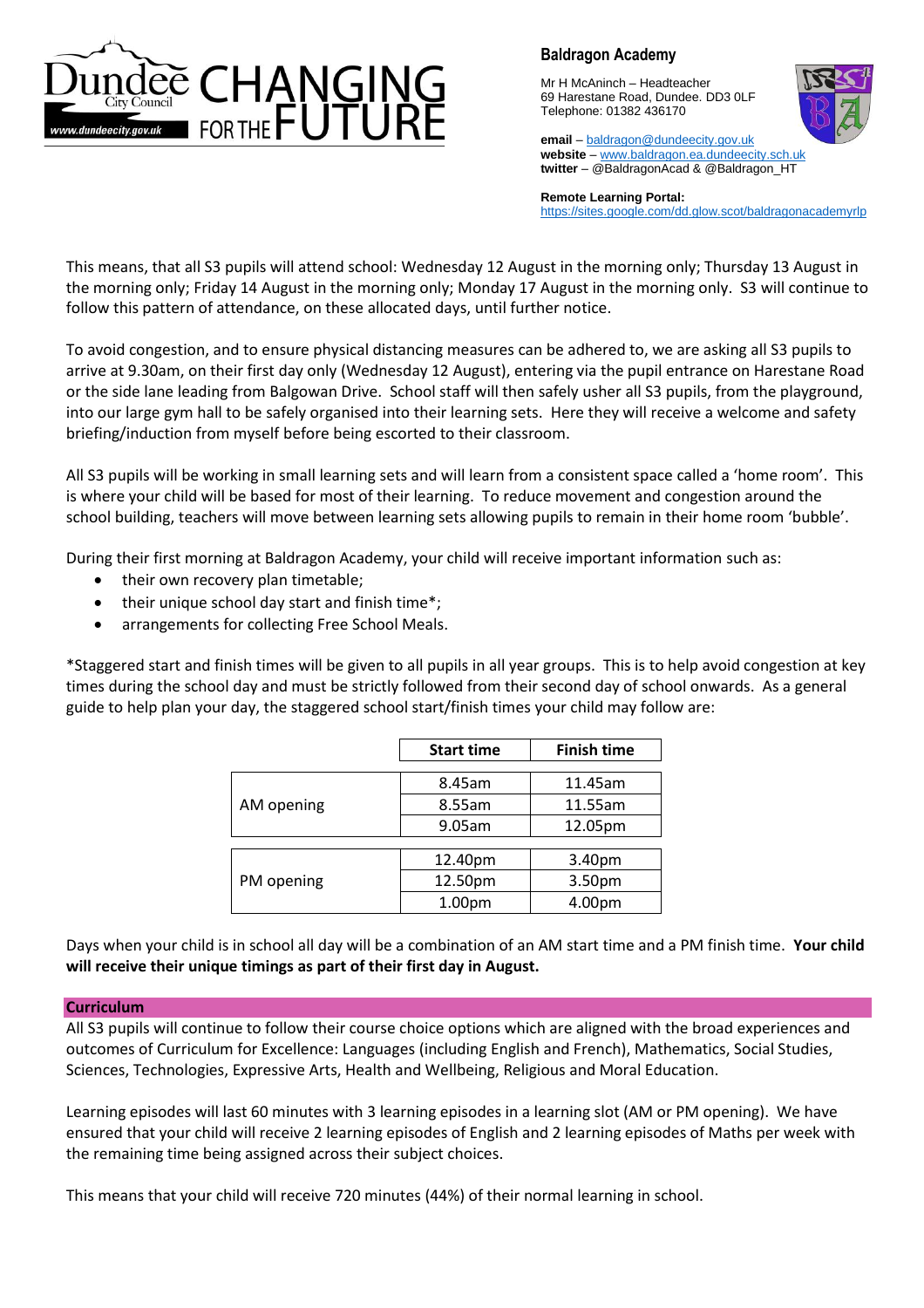

Mr H McAninch – Headteacher 69 Harestane Road, Dundee. DD3 0LF Telephone: 01382 436170



**email** – [baldragon@dundeecity.gov.uk](mailto:baldragon@dundeecity.gov.uk) **website** – [www.baldragon.ea.dundeecity.sch.uk](http://www.baldragon.ea.dundeecity.sch.uk/) **twitter** – @BaldragonAcad & @Baldragon\_HT

**Remote Learning Portal:** <https://sites.google.com/dd.glow.scot/baldragonacademyrlp>

To ensure the remaining time in learning is not lost, teachers will continue to provide tasks and experiences via Glow and our school's remote learning portal[: https://sites.google.com/dd.glow.scot/baldragonacademyrlp.](https://sites.google.com/dd.glow.scot/baldragonacademyrlp) Using a variety of learning platforms, such as Microsoft Teams or Google Classrooms, your child will be able to continue their learning at home via a 'blended' approach. It is important to recognise that as we have strived to ensure a maximalist approach to teacher/pupil contact across all year groups, teachers will not be able to engage remotely in the same way as they have been doing during the school closures. However, please be assured that your child will have enough learning to continue with and teachers will frequently explain home learning tasks and provide feedback to your child during their class contact time. We will also provide 'hard copies' of any learning if required.

### **Lunch Arrangements**

It is anticipated that catering arrangements will be minimal. Therefore, unless your child is entitled to Free School Meals, they should immediately leave school at the end of their learning slot. You should ensure that your child brings a filled bottle of water.

### **Health and Vulnerability**

Pupils who are clinically vulnerable or are living with someone who are clinically vulnerable, including those who are pregnant, should attend school. However, if you child is living with someone at very high risk of severe illness (requiring 'shielding') then you must contact your child's guidance teacher. This is to allow us to establish an individual risk assessment before agreeing the most appropriate place of learning for your child.

### **School Uniform**

After discussion with our Parent Council, it has been agreed that all pupils will wear a full school uniform in August 2020. We firmly believe that school uniform, as part of our broader range of improvement measures, supports the development of a positive whole school ethos and therefore helps to improve behaviour, discipline and motivation. We believe that school uniform promotes a sense of pride and belonging to the school, encourages equality and inclusion and improves the climate for learning. These are values which we will need to draw upon more than ever in the 'new normal' school session.

If you are in receipt of Income Support, Job Seekers Allowance - Income Based, Income Related Employment and Support Allowance, Universal Credit (where take home pay is less than £610 per month), Support under Part VI of the Immigration and Asylum Act 1999, Housing Benefit, Council Tax Reduction or Child Tax Credit with an income of less than £16,105 (as assessed by HMRC), you may be entitled to receive a grant towards the cost of buying essential clothing to enable children up to the age of 16 to attend school.

<https://www.dundeecity.gov.uk/service-area/children-and-families-service/school-clothing-grants>

Our school uniform policy is clear and very simple:

- white blouse or shirt;
- black trousers or skirt;
- black pullover or cardigan (with school tie showing);
- black footwear;
- school tie (striped for S1 to S4, senior tie for S5 and S6);
- black outdoor jacket;
- braided school blazer. *(Prefects and the Pupil Leadership Team are recognised by the strips on their sleeves).*

*Apart from our school badge, school clothing should not have brand names, slogans, symbols, pictures or logos.*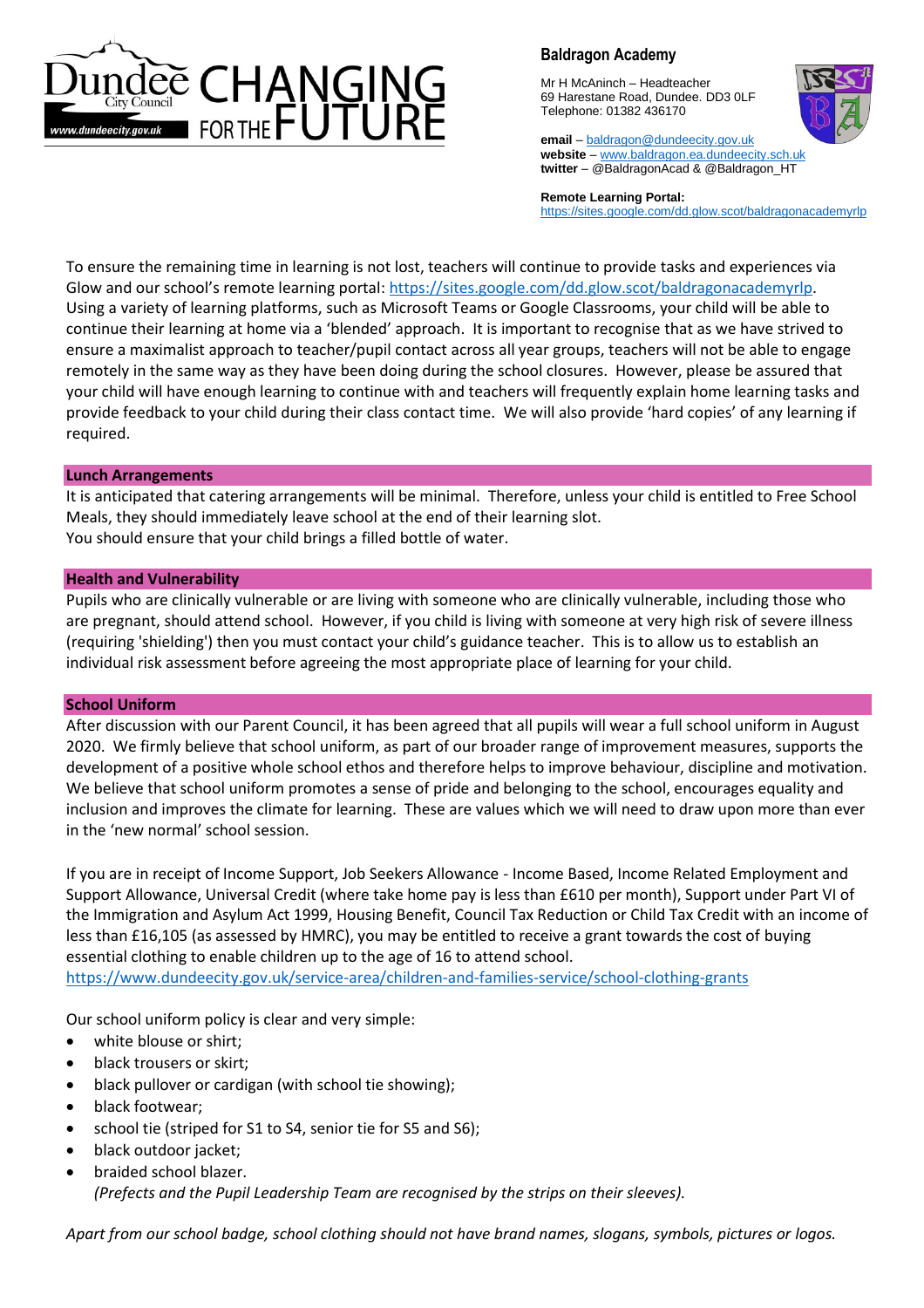

Mr H McAninch – Headteacher 69 Harestane Road, Dundee. DD3 0LF Telephone: 01382 436170



**email** – [baldragon@dundeecity.gov.uk](mailto:baldragon@dundeecity.gov.uk) **website** – [www.baldragon.ea.dundeecity.sch.uk](http://www.baldragon.ea.dundeecity.sch.uk/) **twitter** – @BaldragonAcad & @Baldragon\_HT

**Remote Learning Portal:** <https://sites.google.com/dd.glow.scot/baldragonacademyrlp>

### **Learning Resources**

To help minimise the sharing of resources, and in a bid to help reduce to the cost of the school day for all, we will be providing every pupil with their own set of learning resources on their first day of school. This will include standard school stationery (pen, pencil, rubber, ruler, protractor, sharpener, coloured pencils, post-it notes) and jotters for home learning. It is expected that your child will carry a school bag and bring these resources to school every day for their own exclusive use, both in school and at home.

### **Safe Working Procedures**

Our expectation will be that everyone in the school building will wash their hands at regular intervals and use hand sanitiser. Hand sanitiser will be available on entering the building and pupils, staff and visitors will be expected to use this any time they enter or leave the building. Hand sanitiser will also be available in every classroom.

We will also be operating a 'clean as you go' system. This means that at the end of each period of learning, and before moving to another area of the school, all teachers and pupils will wipe down their workstation or desk area. We will be providing the necessary equipment and materials for this.

#### **Relationships for Learning**

Positive relationships are key to successful learning. At Baldragon Academy, we will continue to operate our relationships for learning policy to develop skills for life and work by following a simple work-based approach - first warning; second warning; consequence; referral - as part of our stages of positive intervention and wider deescalation strategy. At the heart of our approaches are pupil choice and an opportunity for a fresh start based on the Article 28 of the UNRC.

It is your child's responsibility to ensure that they keep themselves, and those around them, safe. Therefore, pupils will always be expected to follow these simple additional steps:

- regularly sanitise their hands including on arrival and exit;
- maintain physical distancing measures at all times;
- cooperate with adults and follow their instructions;
- stay in class;
- follow all safe working procedures including safety signage, 'clean and go' protocols, one-way systems and restrictions on movement;
- treat everyone within the school with respect.

We will ensure that these expectations are frequently taught and reinforced. However, if any pupil does not follow these simple expectations or behaves in a way that puts their safety, or the safety of others at risk, then I may advise that they are removed from school until a meeting can be arranged to discuss what measures should be put in place to allow their safe return to school. As always, I look for your ongoing support and to discuss and reinforce these simple expectations with your child.

### **Communication between school and home**

Please note, that we are unable to accept school visitors. Therefore, the alternative method of parent/school contact are:

- **Telephone**: 01382 436170 for our school office.
- **Emailing**: general enquiries can be emailed to [baldragon@dundeecity.gov.uk](mailto:baldragon@dundeecity.gov.uk)